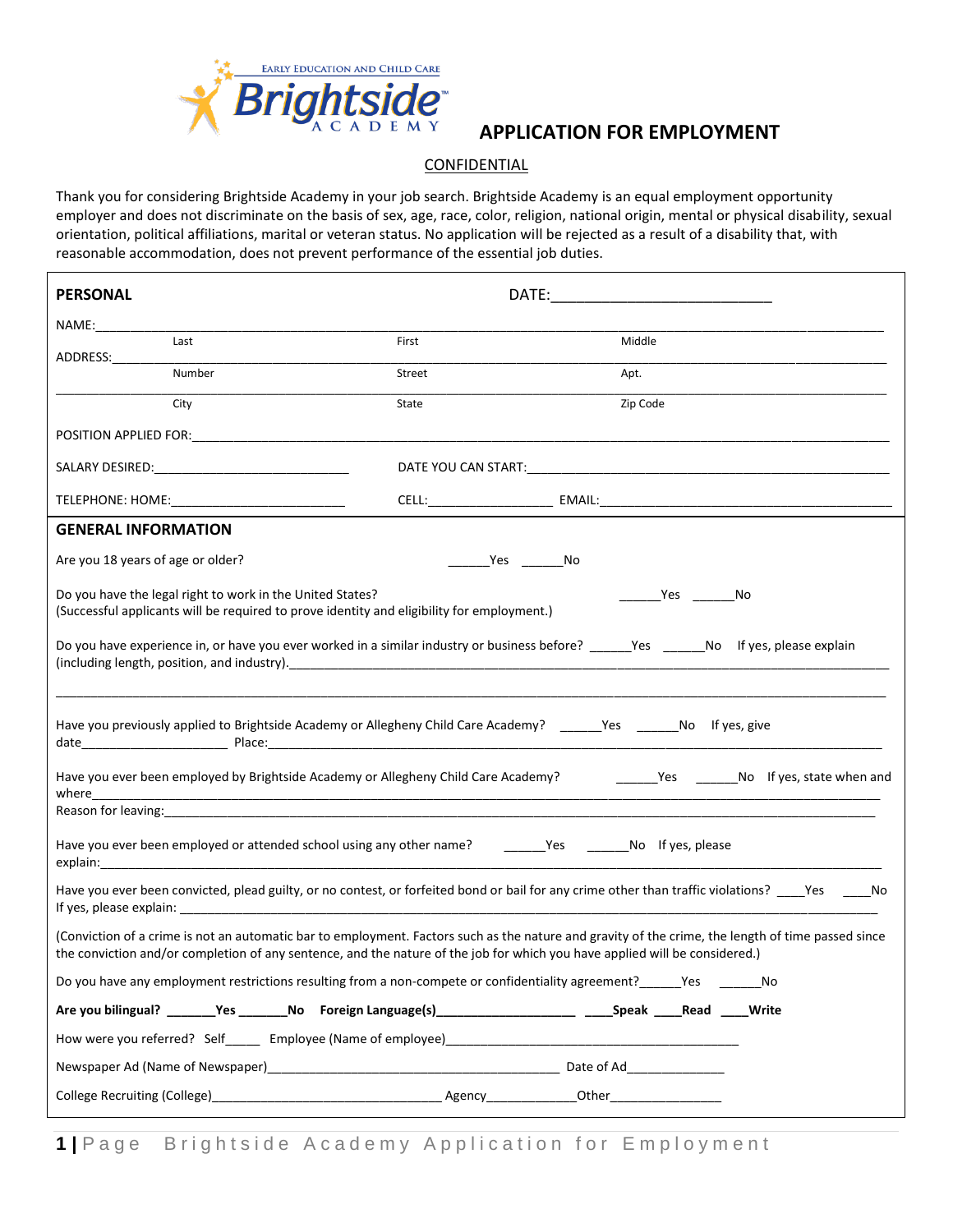| <b>EMPLOYMENT RECORD:</b>                                                                                      | May we contact your present/past employer/s? ______Yes ______<br>No |
|----------------------------------------------------------------------------------------------------------------|---------------------------------------------------------------------|
| Are you currently employed? _____Yes _____No If not, when was your last day employed? ________________________ |                                                                     |
| Employer                                                                                                       | To (month/year)<br>From (month/year)                                |
| Address                                                                                                        | Telephone number                                                    |
| Job Title                                                                                                      | Supervisor's name/Telephone number                                  |
|                                                                                                                |                                                                     |
|                                                                                                                |                                                                     |
|                                                                                                                |                                                                     |
|                                                                                                                |                                                                     |
|                                                                                                                |                                                                     |
| Employer                                                                                                       | From (month/year)<br>To (month/year)                                |
| Address                                                                                                        | Telephone number                                                    |
| Job title                                                                                                      | Supervisor's name/Telephone number                                  |
|                                                                                                                |                                                                     |
|                                                                                                                |                                                                     |
|                                                                                                                |                                                                     |
| Reason for leaving:<br><u>[</u> [11][12] Reason for leaving:                                                   |                                                                     |
| Employer:                                                                                                      | From (month/year)<br>To (month/year)                                |
| Address                                                                                                        | Telephone number                                                    |
| Job title                                                                                                      | Supervisor's name/Telephone number                                  |
|                                                                                                                |                                                                     |
|                                                                                                                |                                                                     |
|                                                                                                                |                                                                     |
|                                                                                                                |                                                                     |
|                                                                                                                |                                                                     |

2| Page Brightside Academy Application for Employment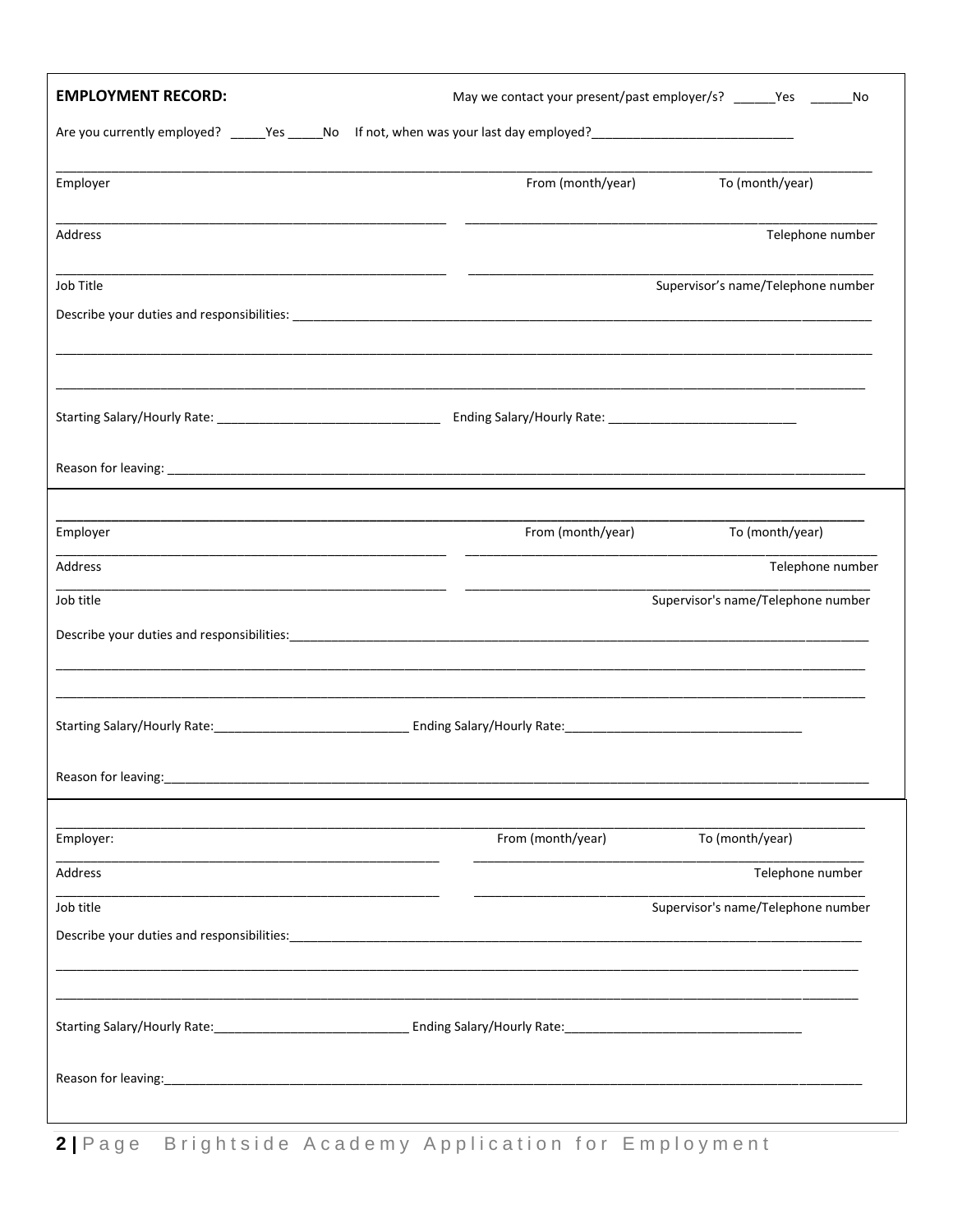| Employer                                                                                                          |                                                                                                                                           |                                       | From (month/year)             | To (month/year)                    |  |
|-------------------------------------------------------------------------------------------------------------------|-------------------------------------------------------------------------------------------------------------------------------------------|---------------------------------------|-------------------------------|------------------------------------|--|
| Address                                                                                                           |                                                                                                                                           |                                       |                               | Telephone number                   |  |
| Job title                                                                                                         |                                                                                                                                           |                                       |                               | Supervisor's name/Telephone number |  |
|                                                                                                                   |                                                                                                                                           |                                       |                               |                                    |  |
|                                                                                                                   |                                                                                                                                           |                                       |                               |                                    |  |
|                                                                                                                   |                                                                                                                                           |                                       |                               |                                    |  |
|                                                                                                                   |                                                                                                                                           |                                       |                               |                                    |  |
|                                                                                                                   |                                                                                                                                           |                                       |                               |                                    |  |
|                                                                                                                   | Please state what you did in other periods of work not covered above. Include time served in the military, periods of unemployment, self- |                                       |                               |                                    |  |
| employment, part-time or temporary work.                                                                          |                                                                                                                                           |                                       |                               |                                    |  |
| From MM/DD/YY To MM/DD/YY                                                                                         |                                                                                                                                           | Employer, Address and Job Title       |                               |                                    |  |
|                                                                                                                   |                                                                                                                                           |                                       |                               |                                    |  |
|                                                                                                                   |                                                                                                                                           |                                       |                               |                                    |  |
|                                                                                                                   |                                                                                                                                           |                                       |                               |                                    |  |
|                                                                                                                   | <b>REFERENCES:</b> Please provide two business references and one personal reference.                                                     |                                       |                               |                                    |  |
| Name                                                                                                              |                                                                                                                                           | Phone                                 |                               | How do you know them?              |  |
| Name                                                                                                              |                                                                                                                                           | How do you know them?<br>Phone        |                               |                                    |  |
|                                                                                                                   |                                                                                                                                           | Phone                                 |                               | How do you know them?              |  |
|                                                                                                                   |                                                                                                                                           |                                       |                               |                                    |  |
|                                                                                                                   |                                                                                                                                           |                                       |                               |                                    |  |
|                                                                                                                   | Name of School<br>City and State                                                                                                          | Major Subjects<br>Or Types of Courses | Circle Last Year<br>Completed | Did You Graduate?                  |  |
|                                                                                                                   |                                                                                                                                           |                                       | Years<br>9 10 11 12           |                                    |  |
|                                                                                                                   |                                                                                                                                           |                                       | No. of Months                 |                                    |  |
|                                                                                                                   |                                                                                                                                           |                                       |                               |                                    |  |
| Name<br><b>EDUCATION</b><br>Education<br><b>High School</b><br><b>Business School</b><br>College or<br>University |                                                                                                                                           |                                       | Less Than I Year<br>1234      | Degree Received                    |  |
|                                                                                                                   |                                                                                                                                           |                                       | Number of Years               | Certificate Received               |  |
|                                                                                                                   |                                                                                                                                           |                                       |                               |                                    |  |
|                                                                                                                   |                                                                                                                                           |                                       |                               |                                    |  |
|                                                                                                                   |                                                                                                                                           |                                       |                               |                                    |  |
|                                                                                                                   |                                                                                                                                           |                                       |                               |                                    |  |
|                                                                                                                   |                                                                                                                                           |                                       |                               |                                    |  |
|                                                                                                                   |                                                                                                                                           |                                       |                               |                                    |  |
|                                                                                                                   | Significant training programs or coursework (include course title, school name and completion) Example: Plastic Fusion                    |                                       |                               |                                    |  |
| <b>Additional Schooling</b><br>Trade Schools, etc.<br><b>SPECIAL SKILLS</b>                                       |                                                                                                                                           |                                       |                               |                                    |  |
|                                                                                                                   |                                                                                                                                           |                                       |                               |                                    |  |